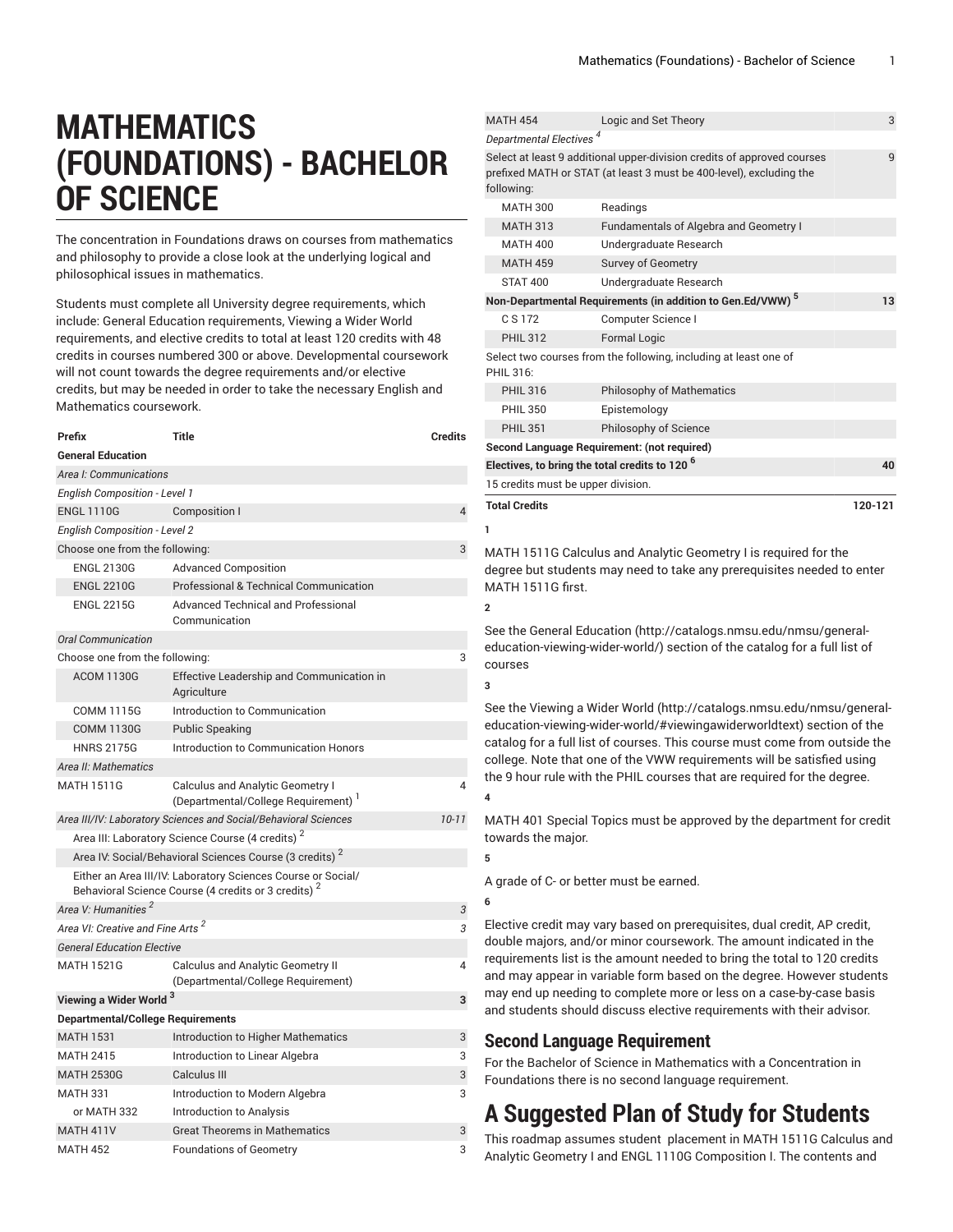order of this roadmap may vary depending on initial student placement in mathematics and English. It is only a suggested plan of study for students and is not intended as a contract. Course availability may vary from fall to spring semester and may be subject to modification or change.

Some students may be able to bypass one or more courses in the calculus sequence MATH 1511G - MATH 1521G - MATH 2530G. The calculus sequence, Introduction to Higher Mathematics, and Linear Algebra provide knowledge that is basic to further work, and students are advised to complete them or their equivalent as early as possible.

### **First Year Fall Credits** ENGL 1110G Composition I (C- or better) 4 MATH 1511G Calculus and Analytic Geometry I (C- or better)

or MATH 332

1

| Area III: Laboratory Science Course <sup>2</sup>    |                                                                             | $\overline{4}$ |
|-----------------------------------------------------|-----------------------------------------------------------------------------|----------------|
| C S 172                                             | Computer Science I (C- or better)                                           | $\overline{4}$ |
|                                                     | <b>Credits</b>                                                              | 16             |
| Spring                                              |                                                                             |                |
| Choose one from the following:                      |                                                                             | 3              |
| <b>ENGL 2130G</b>                                   | <b>Advanced Composition</b>                                                 |                |
| <b>ENGL 2210G</b>                                   | Professional & Technical Communication                                      |                |
| <b>ENGL 2215G</b>                                   | <b>Advanced Technical and Professional</b><br>Communication                 |                |
| Sciences Course <sup>2</sup>                        | Either an Area III/IV: Laboratory Science Course or Social/Behavioral       | $3 - 4$        |
| <b>MATH 1521G</b>                                   | Calculus and Analytic Geometry II (C- or better)                            | 4              |
| Elective Course <sup>3</sup>                        |                                                                             | 3              |
|                                                     | <b>Credits</b>                                                              | $13 - 14$      |
| <b>Second Year</b>                                  |                                                                             |                |
| Fall                                                |                                                                             |                |
| Choose one from the following:                      |                                                                             | 3              |
| <b>ACOM 1130G</b>                                   | Effective Leadership and Communication in<br>Agriculture                    |                |
| <b>COMM 1115G</b>                                   | Introduction to Communication                                               |                |
| <b>COMM 1130G</b>                                   | <b>Public Speaking</b>                                                      |                |
| <b>HNRS 2175G</b>                                   | Introduction to Communication Honors                                        |                |
| Area V: Humanities Course <sup>2</sup>              |                                                                             | 3              |
| Elective Course <sup>3</sup>                        |                                                                             | 3              |
| <b>MATH 2415</b>                                    | Introduction to Linear Algebra (C- or better)                               | 3              |
| <b>MATH 2530G</b>                                   | Calculus III (C- or better)                                                 | 3              |
|                                                     | <b>Credits</b>                                                              | 15             |
| Spring                                              |                                                                             |                |
|                                                     | Area IV: Social/Behavioral Sciences Course <sup>2</sup>                     | 3              |
| Area VI: Creative and Fine Arts Course <sup>2</sup> |                                                                             | 3              |
| <b>PHIL 312</b>                                     | <b>Formal Logic</b>                                                         | 3              |
| <b>MATH 1531</b>                                    | <b>Introduction to Higher Mathematics</b>                                   | 3              |
|                                                     | MATH/STAT Elective Course - 300-level of higher (C- or better) <sup>4</sup> | 3              |
|                                                     | <b>Credits</b>                                                              | 15             |
| <b>Third Year</b>                                   |                                                                             |                |
| Fall                                                |                                                                             |                |
| Upper level Philosophy course <sup>8</sup>          |                                                                             | 3              |
| VWW - Viewing a Wider World Course <sup>5</sup>     |                                                                             | 3              |
| <b>MATH 331</b>                                     | Introduction to Modern Algebra (C- or better) <sup>7</sup>                  | 3              |

or Introduction to Analysis

MATH/STAT Elective Course - 300-level of higher (C- or better)<sup>4</sup>

| Elective Course <sup>3</sup>                   |                                                                   | 3              |
|------------------------------------------------|-------------------------------------------------------------------|----------------|
|                                                | <b>Credits</b>                                                    | 15             |
| Spring                                         |                                                                   |                |
| Elective Course, - Upper Division <sup>3</sup> | 3                                                                 |                |
| <b>MATH 452</b>                                | <b>Foundations of Geometry</b>                                    | 3              |
| or MATH 454                                    | or Logic and Set Theory                                           |                |
| <b>PHIL 316</b>                                | <b>Philosophy of Mathematics</b>                                  | 3              |
|                                                | MATH/STAT Elective Course - 400-level (C- or better) <sup>6</sup> | 3              |
| Elective Course - Upper Division <sup>3</sup>  |                                                                   | 3              |
|                                                | <b>Credits</b>                                                    | 15             |
| <b>Fourth Year</b>                             |                                                                   |                |
| Fall                                           |                                                                   |                |
| <b>MATH 411V</b>                               | <b>Great Theorems in Mathematics</b>                              | 3              |
| Elective Course <sup>3</sup>                   |                                                                   | 3              |
| Elective Course <sup>3</sup>                   |                                                                   | 3              |
| Elective Course - Upper Division <sup>3</sup>  |                                                                   | 3              |
| Elective Course - Upper Division <sup>3</sup>  |                                                                   | 3              |
|                                                | <b>Credits</b>                                                    | 15             |
| Spring                                         |                                                                   |                |
| <b>MATH 454</b>                                | Logic and Set Theory                                              | 3              |
| or MATH 452                                    | or Foundations of Geometry                                        |                |
| Elective Course <sup>3</sup>                   |                                                                   | 3              |
| Elective Course - Upper Division <sup>3</sup>  |                                                                   | 3              |
| Elective Course - Upper Division <sup>3</sup>  |                                                                   | 3              |
| Elective Course <sup>3</sup>                   |                                                                   | $\overline{4}$ |
|                                                | <b>Credits</b>                                                    | 16             |
|                                                | <b>Total Credits</b>                                              | 120-121        |
| 1                                              |                                                                   |                |

4

**2**

**3**

**4**

**5**

**6**

 $\overline{a}$ 

Math Placement: MATH 1511G Calculus and Analytic Geometry I is the starting Math course for the degree, however, students may need to complete any prerequisites prior to enrolling into this course.

See the General [Education](http://catalogs.nmsu.edu/nmsu/general-education-viewing-wider-world/) ([http://catalogs.nmsu.edu/nmsu/general](http://catalogs.nmsu.edu/nmsu/general-education-viewing-wider-world/)[education-viewing-wider-world/\)](http://catalogs.nmsu.edu/nmsu/general-education-viewing-wider-world/) section of the catalog for a full list of courses.

Elective credit may vary based on prerequisites, dual credit, AP credit, double majors, and/or minor coursework. The amount indicated in the requirements list is the amount needed to bring the total to 120 credits and may appear in variable form based on the degree. However students may end up needing to complete more or less on a case-by-case basis and students should discuss elective requirements with their advisor.

MATH/STAT 300-level courses that cannot be taken to fulfill this requirement: MATH 300 Readings and MATH 313 Fundamentals of Algebra and Geometry I.

See the [Viewing](http://catalogs.nmsu.edu/nmsu/general-education-viewing-wider-world/#viewingawiderworldtext) a Wider World [\(http://catalogs.nmsu.edu/nmsu/general](http://catalogs.nmsu.edu/nmsu/general-education-viewing-wider-world/#viewingawiderworldtext)[education-viewing-wider-world/#viewingawiderworldtext\)](http://catalogs.nmsu.edu/nmsu/general-education-viewing-wider-world/#viewingawiderworldtext) section for a full list of courses.

MATH/STAT 400-level courses that cannot be taken to fulfill this requirement: MATH 400 Undergraduate Research, MATH 459 Survey of Geometry, STAT 400 Undergraduate Research.